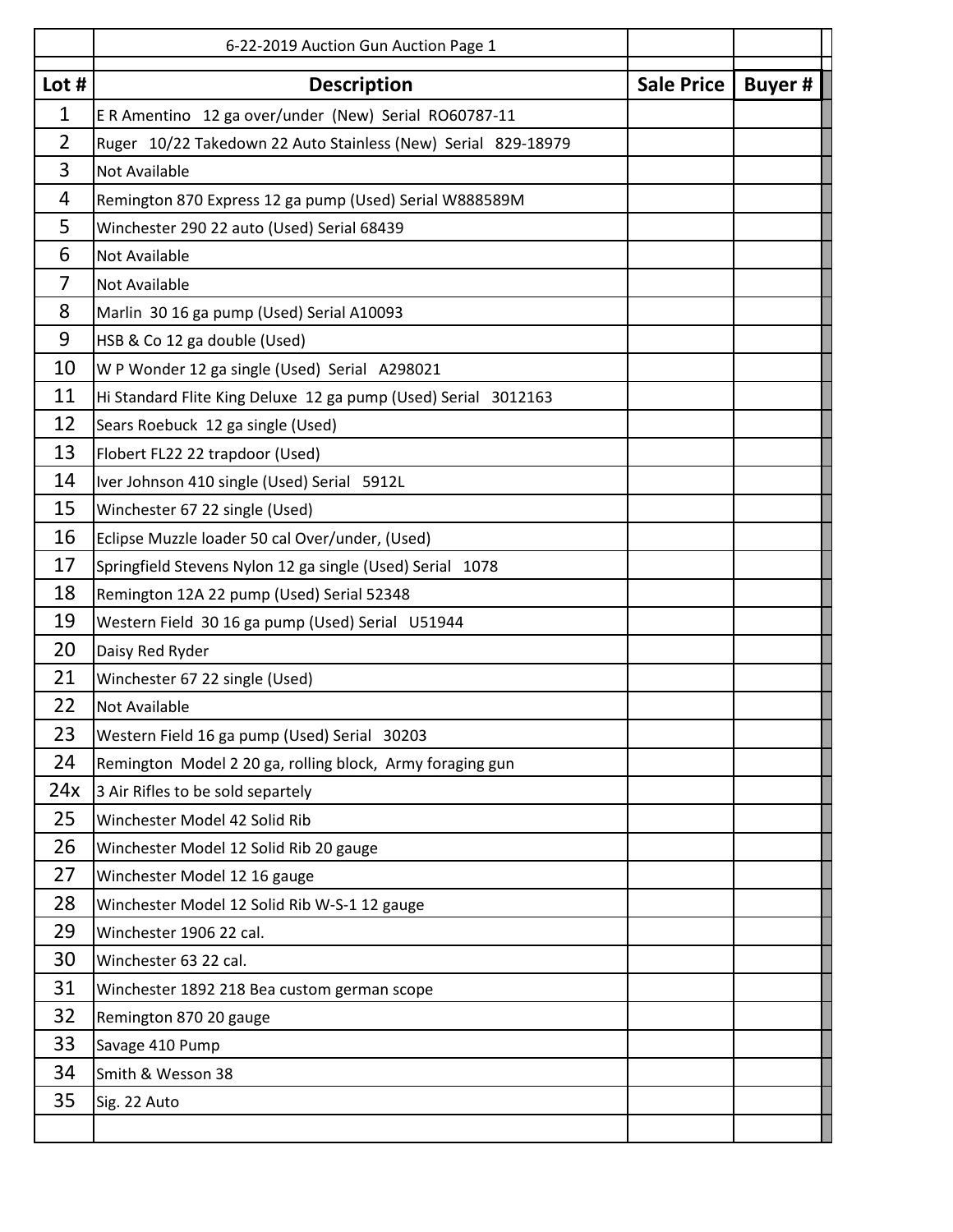|         | 6-22-2019 Auction Gun Auction Page 2                        |  |               |
|---------|-------------------------------------------------------------|--|---------------|
| Lot $#$ | <b>Description</b>                                          |  | <b>Buyer#</b> |
| 36      | Springfield M15 22 cal.                                     |  |               |
| 37      | Remington M31 12 ga. Serial 562552                          |  |               |
| 38      | Remington Model 870 12 ga. Wingmaster Ser.# W105674M        |  |               |
| 39      | Marlin M 883-55 22 cal. Ser.# 01261806                      |  |               |
| 40      | FIE 12 ga. MSB Ser.# 1316331                                |  |               |
| 41      | Remington Wingmaster 870 12 ga. Ser.# 604058V               |  |               |
| 42      | Mosburg M 500A 12 ga. Ser.# J579163                         |  |               |
| 43      | Benelli Nova 12 ga. Ser.# V160485                           |  |               |
| 44      | Marlin M60-SB 22 cal. Ser.# 02150327                        |  |               |
| 45      | Savage M93 R17 .17 cal Ser.# 0816622                        |  |               |
| 46      | Savage M521 22 cal. Ser.# P849162                           |  |               |
| 47      | Save Mark1 22 cal. Ser.# 0694050                            |  |               |
| 48      | Winchester M94 30-30 cal. Ser.# 4088620                     |  |               |
| 49      | Savage 270 cal. Ser.# H113558                               |  |               |
| 50      | Benelli Nova 12 ga. Ser.# V251992                           |  |               |
| 51      | Ruger M77 Mark1 223 cal. Ser.# 792-36162                    |  |               |
| 52      | Remington M700 270 cal. Ser.#RR21631C                       |  |               |
| 53      | Savage M12 223 cal. Ser.#502705                             |  |               |
| 54      | Randall Knife                                               |  |               |
| 55      | Randall Knife                                               |  |               |
| 56      | Interarms MarkX 7mm Ser.#850458                             |  |               |
| 57      | Astra 12 ga. Over-Under                                     |  |               |
| 58      | CVA arms 50 cal. Black Powder ser.#713374                   |  |               |
| 59      | Winchester M37 12 ga. Single Shot                           |  |               |
| 60      | Winchester M1906 22 cal. Ser.# 16930                        |  |               |
| 61      | Winchester Air Rifle M1000x Ser.# AR72756                   |  |               |
| 62      | Winchester Model 94 30-30                                   |  |               |
| 63      | Winchester Model 1300 XTR 12 Ga.                            |  |               |
| 64      | Stevens Arvis Tool Co. Visible Loading Repeater, .22LR cal. |  |               |
| 65      | Marlin Firearms Co. Model 70 HC Microgroove Barrel .22 cal. |  |               |
| 66      | Remington Model 1100 20 ga.                                 |  |               |
| 67      | Colt AR15                                                   |  |               |
| 68      | H&R 410 ga.                                                 |  |               |
|         |                                                             |  |               |
|         |                                                             |  |               |
|         |                                                             |  |               |
|         |                                                             |  |               |
|         |                                                             |  |               |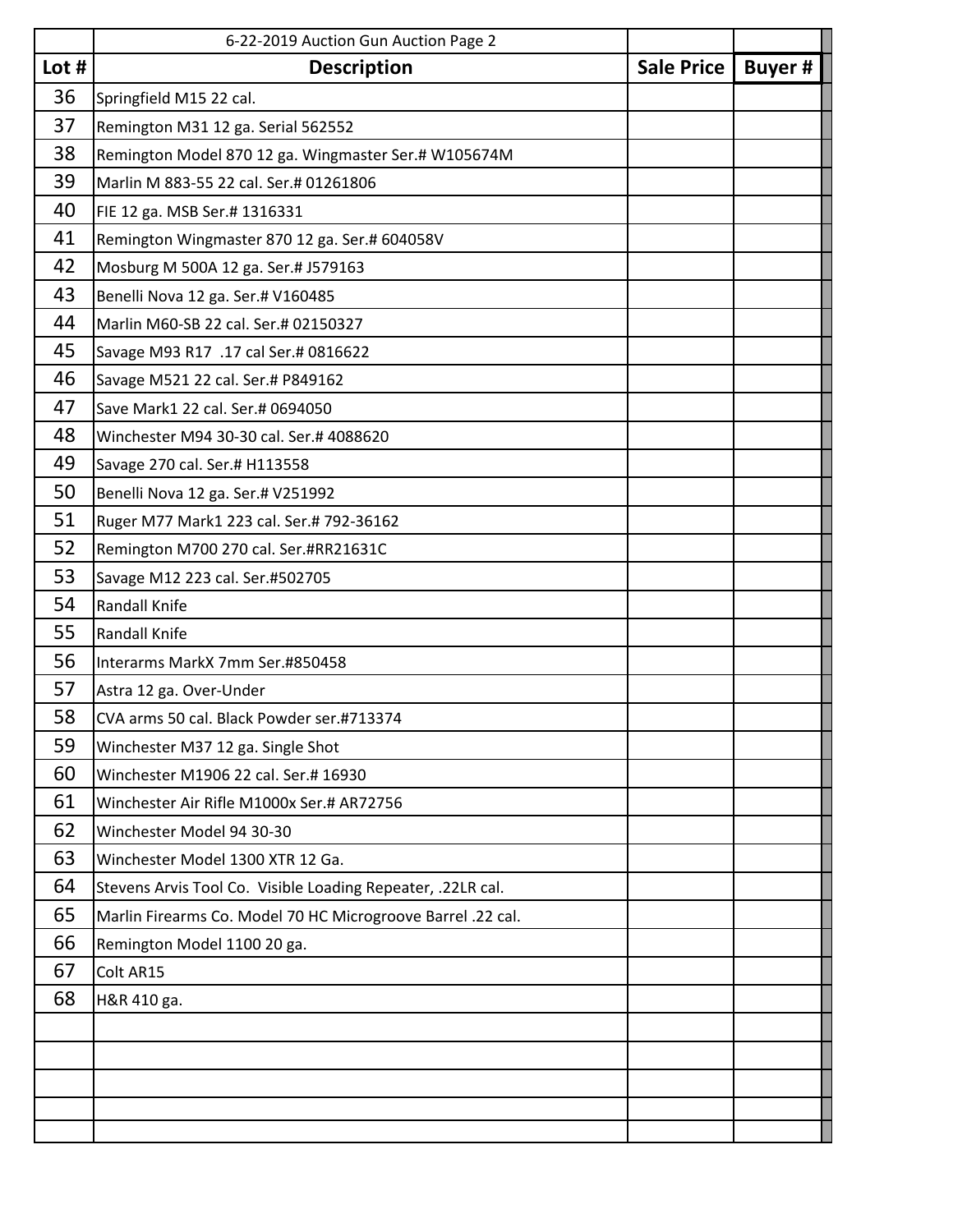|         | 6-22-2019 Auction Gun Auction Page 3             |  |               |
|---------|--------------------------------------------------|--|---------------|
| Lot $#$ | <b>Description</b>                               |  | <b>Buyer#</b> |
| 69      | Remington Speed Master Model 552                 |  |               |
| 70      | Remington Magnum Model 870 L.W. 20 ga.           |  |               |
| 71      | H&R Topper M L/B 410 ga.                         |  |               |
| 72      | Stevens Model 94 410 ga.                         |  |               |
| 73      | Ward's Hercules 410 ga.                          |  |               |
| 74      | Meriden Fire Arms 12 ga.                         |  |               |
| 75      | Forehand Arms Co. 12 ga.                         |  |               |
| 76      | Huntmaster 12 ga.                                |  |               |
| 77      | Double Barrel Hammer 12 ga.                      |  |               |
| 78      | Gen Precision Co. Model 20-22                    |  |               |
| 79      | Ruger 22 cal. Auto Pistol                        |  |               |
| 80      | H&R Model 929 Sidekick                           |  |               |
| 81      | .22 cal Supershot                                |  |               |
| 82      | Llama Commanche II .38 Special                   |  |               |
| 83      | Ruger .44 Magnum Blackhawk                       |  |               |
| 84      | Ruger .22 Single Six Blackhawk                   |  |               |
| 85      | Ruger .357 Magnum Blackhawk                      |  |               |
| 86      | Ammo. / Holsters / Misc. gun parts               |  |               |
| 87      | Mauser Model 95 7mm SN C2781                     |  |               |
| 88      | Mauser Model 1891 7.65mm SNE7012                 |  |               |
| 89      | Remington 597 .22cal. SN2692781                  |  |               |
| 90      | Remington 870 Wingmaster 12 ga. SNT5779660       |  |               |
| 91      | CZ U.S.A. Model 720 20ga. W6-194                 |  |               |
| 92      | Stevens Model 325C 30-30                         |  |               |
| 93      | Remington 742 30.06 SN B7008220                  |  |               |
| 94      | Steven's Favorite 22 cal.                        |  |               |
| 95      | Winchester Model 37 410 cal.                     |  |               |
| 96      | L.C. Smith 5x5 12 ga.                            |  |               |
| 97      | Franchi 12 ga.                                   |  |               |
| 98      | Weatherby RA08 Deluxe SN tp017734                |  |               |
| 99      | Winchester Model 94 Lever Pre64 30-30 SN 2474414 |  |               |
| 100     | Marlin 1893 38-55 Cal. Lever SN 440411           |  |               |
|         |                                                  |  |               |
|         |                                                  |  |               |
|         |                                                  |  |               |
|         |                                                  |  |               |
|         |                                                  |  |               |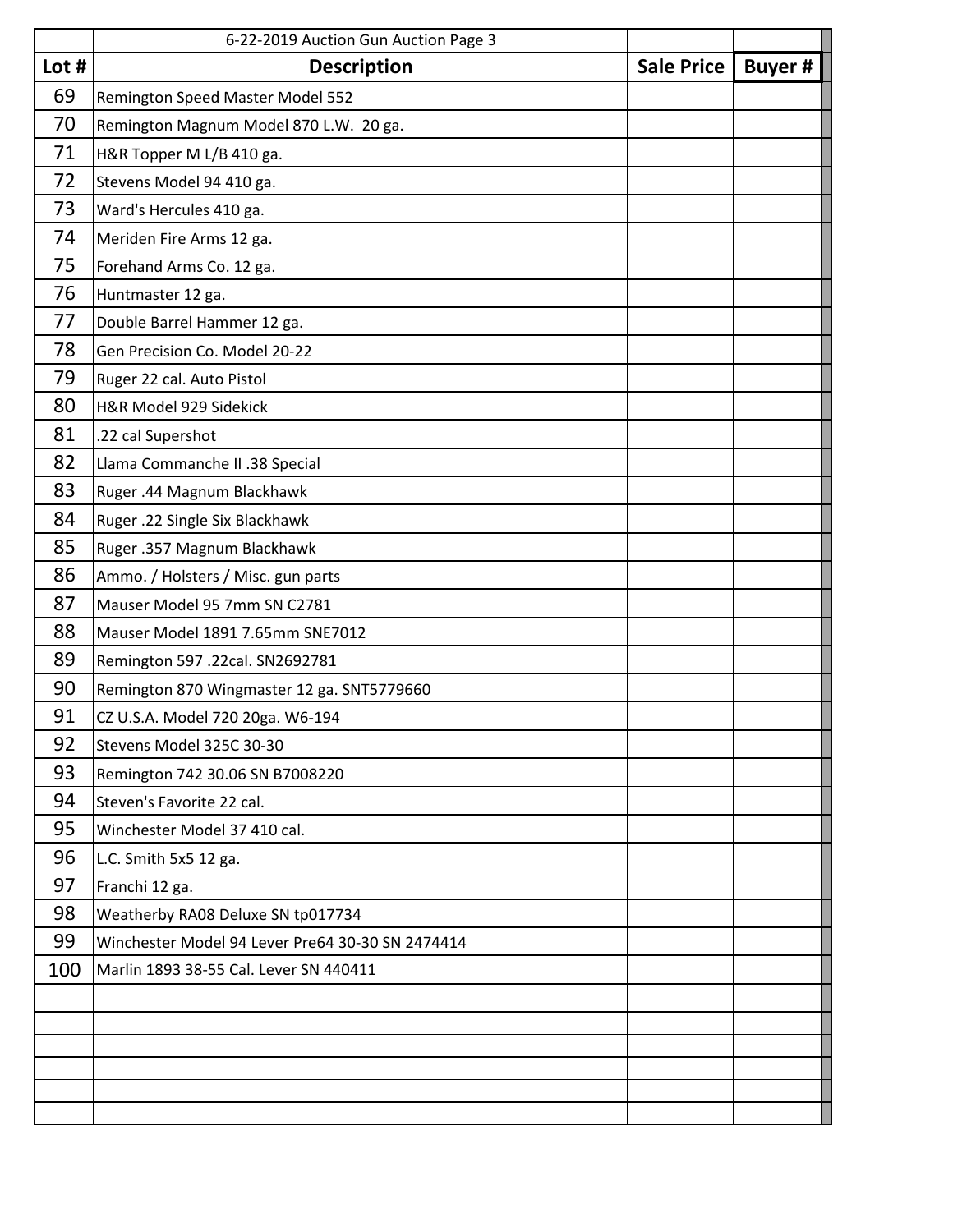| Lot $#$ | <b>Description</b> | Sale Price Buyer # |  |
|---------|--------------------|--------------------|--|
|         |                    |                    |  |
|         |                    |                    |  |
|         |                    |                    |  |
|         |                    |                    |  |
|         |                    |                    |  |
|         |                    |                    |  |
|         |                    |                    |  |
|         |                    |                    |  |
|         |                    |                    |  |
|         |                    |                    |  |
|         |                    |                    |  |
|         |                    |                    |  |
|         |                    |                    |  |
|         |                    |                    |  |
|         |                    |                    |  |
|         |                    |                    |  |
|         |                    |                    |  |
|         |                    |                    |  |
|         |                    |                    |  |
|         |                    |                    |  |
|         |                    |                    |  |
|         |                    |                    |  |
|         |                    |                    |  |
|         |                    |                    |  |
|         |                    |                    |  |
|         |                    |                    |  |
|         |                    |                    |  |
|         |                    |                    |  |
|         |                    |                    |  |
|         |                    |                    |  |
|         |                    |                    |  |
|         |                    |                    |  |
|         |                    |                    |  |
|         |                    |                    |  |
|         |                    |                    |  |
|         |                    |                    |  |
|         |                    |                    |  |
|         |                    |                    |  |
|         |                    |                    |  |
|         |                    |                    |  |
|         |                    |                    |  |
|         |                    |                    |  |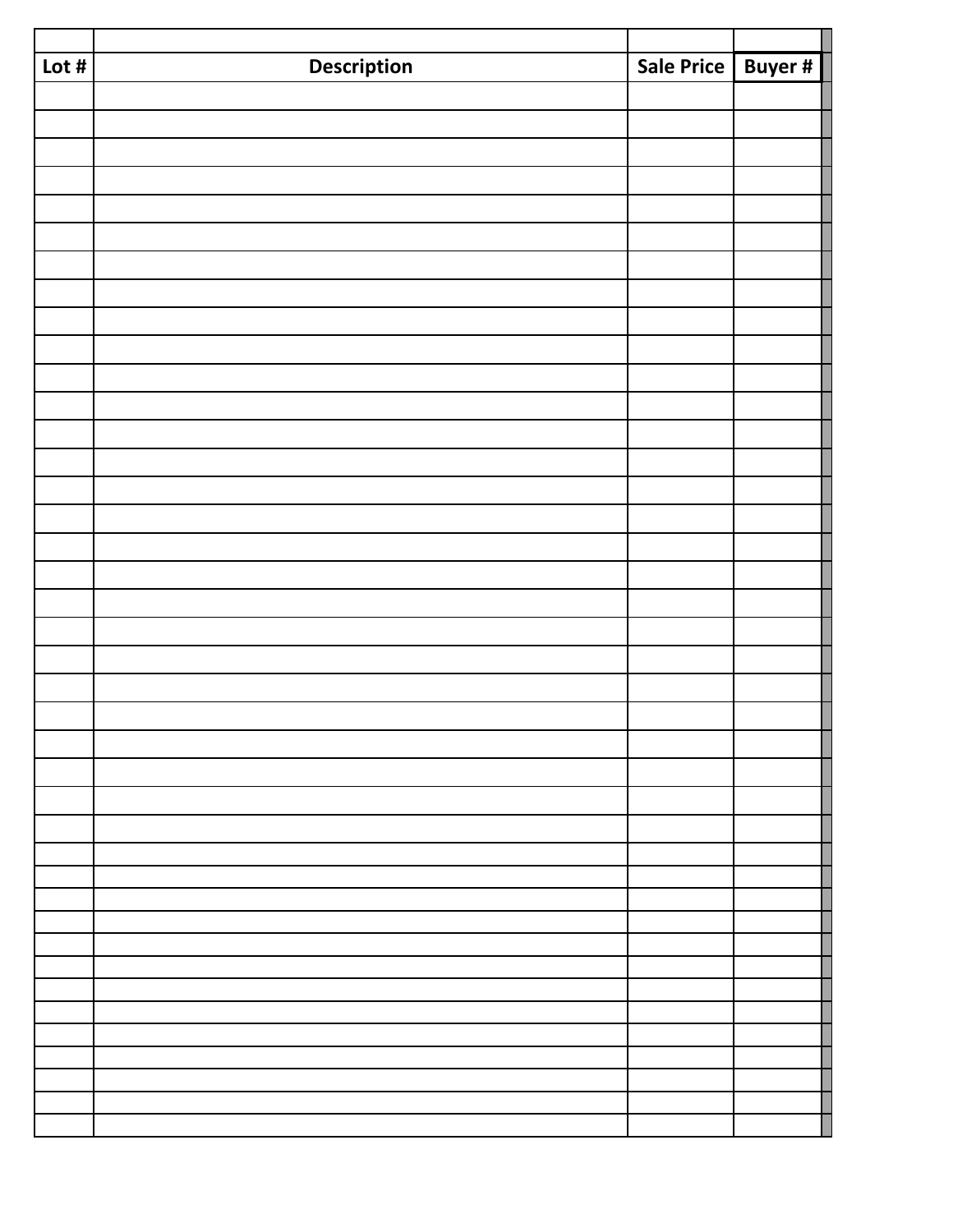| Lot # | <b>Description</b> | Sale Price | <b>Buyer#</b> |
|-------|--------------------|------------|---------------|
| 123   |                    |            |               |
| 124   |                    |            |               |
| 125   |                    |            |               |
| 126   |                    |            |               |
| 127   |                    |            |               |
| 128   |                    |            |               |
| 129   |                    |            |               |
| 130   |                    |            |               |
| 131   |                    |            |               |
| 132   |                    |            |               |
| 133   |                    |            |               |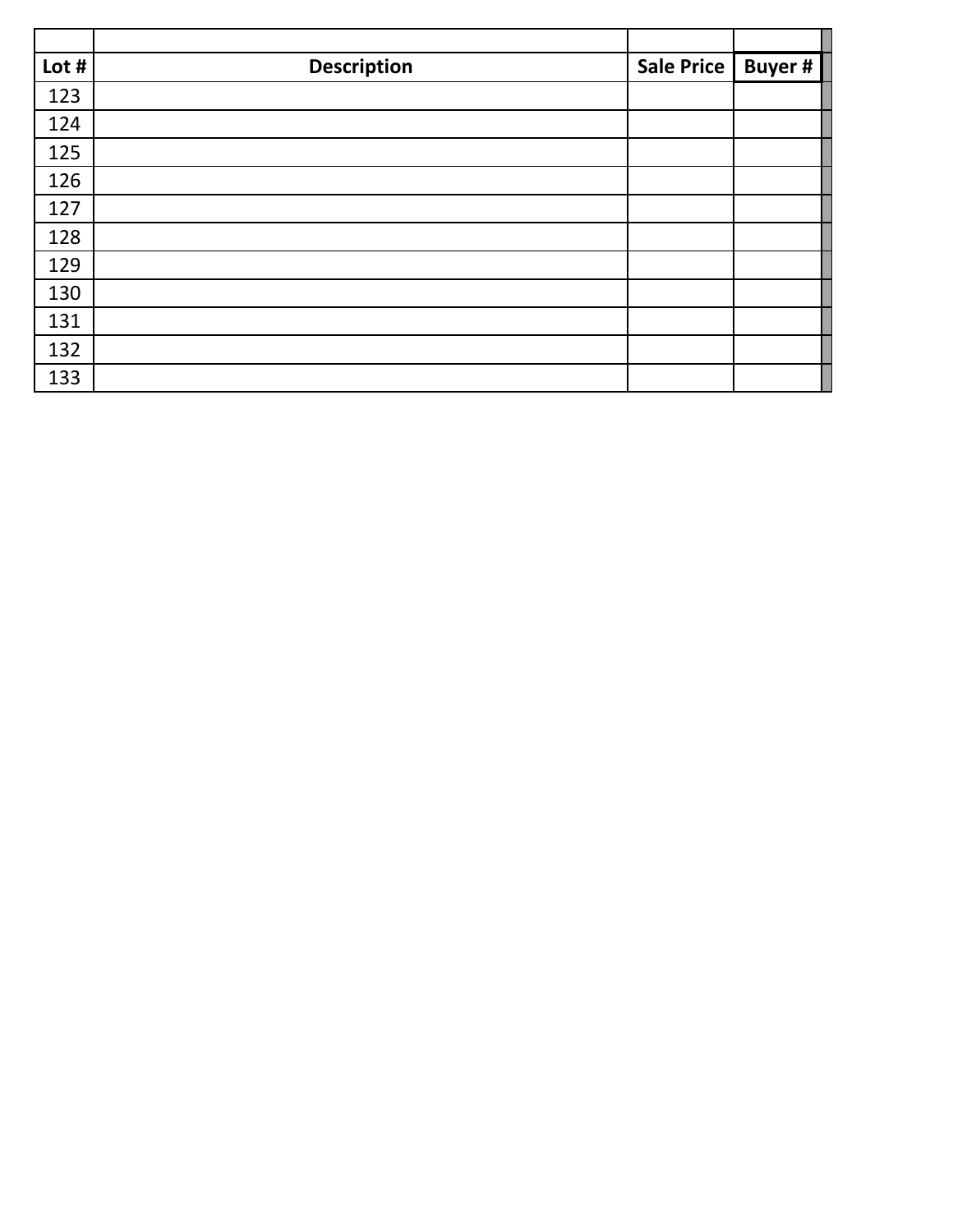| Lot #          | <b>Description</b>                    | <b>Price</b> | Lot # | <b>Description</b>                         | <b>Price</b> |
|----------------|---------------------------------------|--------------|-------|--------------------------------------------|--------------|
|                | <b>Indian Head Pennies</b>            |              | 35    | Roosevelt Dimes (silver 20)                |              |
| 1              | 1883                                  |              | 36    | 14 Roosevelt Dimes (1 merc. 1917)          |              |
| 2              | 1887                                  |              | 37    | Pre 64 (19) Wash. Quarters (3) stand lib.  |              |
| 3              | 1889                                  |              | 38    | Pre 64 21 Wash. Quarters 1 stand lib.      |              |
| 4              | 1890                                  |              | 39    | Post 64 (10) Wash. Quarters                |              |
| 5              | 1890                                  |              | 40    | 1932-1964 (24) Wash. Quarters              |              |
| 6              | 1891                                  |              | 41    | 1965-1969 (10) Kennedy Halves (40% silver) |              |
| $\overline{7}$ | 1893                                  |              | 42    | 1967-1969 (10) Kennedy Halves              |              |
| 8              | 1893                                  |              | 43    | 1965-1969 14 Kennedy Halves                |              |
| 9              | 1895                                  |              | 44    | 1948 D Franklin Half Dollar                |              |
| 10             | 1895                                  |              | 45    | 1950 Franklin Half Dollar                  |              |
| 11             | 1896                                  |              | 46    | 1951 D Franklin Half Dollar                |              |
| 12             | 1897                                  |              | 47    | 1951 S Franklin Half Dollar                |              |
| 13             | 1898                                  |              | 48    | 1952 Franklin Half Dollar                  |              |
| 14             | 1899                                  |              | 49    | 1952 D Franklin Half Dollar                |              |
| 15             | 1900                                  |              | 50    | 1953 D Franklin Half Dollar                |              |
| 16             | 1901                                  |              | 51    | 1954 D Franklin Half Dollar                |              |
| 17             | 1902                                  |              | 52    | 1958 D Franklin Half Dollar                |              |
| 18             | 1903                                  |              | 53    | 1959 D Franklin Half Dollar                |              |
| 19             | 1904                                  |              | 54    | 1960 D Franklin Half Dollar                |              |
| 20             | 1905                                  |              | 55    | 1961 D Franklin Half Dollar                |              |
| 21             | 1906                                  |              | 56    | 1951 Franklin Half Dollar                  |              |
| 22             | 1907                                  |              | 57    | 1952 Franklin Half Dollar                  |              |
| 23             | 1908                                  |              | 58    | 1952 D Franklin Half Dollar                |              |
| 24             | 1909                                  |              | 59    | 1953 D Franklin Half Dollar                |              |
| 25             | 10 Rolls Wheat Pennies (150 per roll) |              | 60    | 1962 D Franklin Half Dollar                |              |
| 26             | 1943 Steel Penny                      |              | 61    | 1962 D Franklin Half Dollar                |              |
| 27             | 1936 Buffalo Nickel                   |              | 62    | 1963 D Franklin Half Dollar                |              |
| 28             | No Date Buffalo Nickel                |              | 63    | 1963 D Franklin Half Dollar                |              |
| 29             | No Date Buffalo Nickel                |              | 64    | 1964-1964 D (20) Kennedy Half Dollars      |              |
| 30             | 1916 S Mercury Dime                   |              | 65    | 1965-1969 (24) Kennedy Half Dollars        |              |
| 31             | 1920 Mercury Dime                     |              | 66    | 1972-1977 (20) Kennedy Half Dollars        |              |
| 32             | 1921 Mercury Dime                     |              | 67    | 1776-1976 (30) Bic. Kennedy Halves         |              |
| 33             | 1926 D Mercury Dime                   |              | 68x   | 1971-1989 Kennedy Halves (Sheet)           |              |
| 34             | <b>Bag of Mercury Dimes</b>           |              | 69x   | 1971-1990 Kennedy Halves (Sheet)           |              |
|                |                                       |              |       |                                            |              |
|                |                                       |              |       |                                            |              |
|                |                                       |              |       |                                            |              |
|                |                                       |              |       |                                            |              |
|                |                                       |              |       |                                            |              |
|                |                                       |              |       |                                            |              |
|                |                                       |              |       |                                            |              |
|                |                                       |              |       |                                            |              |
|                |                                       |              |       |                                            |              |
|                |                                       |              |       |                                            |              |
|                |                                       |              |       |                                            |              |
|                |                                       |              |       |                                            |              |
|                |                                       |              |       |                                            |              |
|                |                                       |              |       |                                            |              |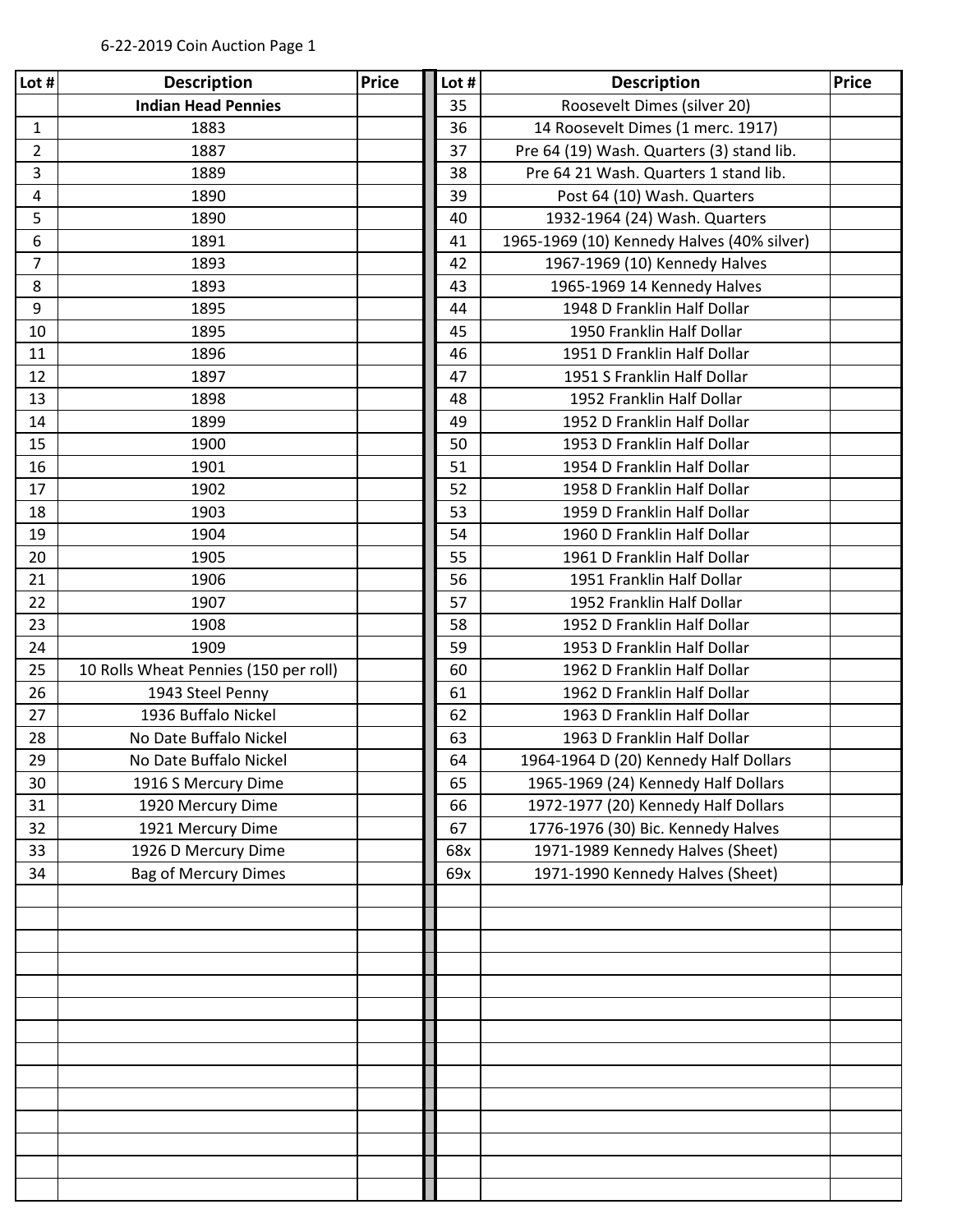|            | 6-22-2019 Coin Auction Page 2                |              |            |                                                      |              |
|------------|----------------------------------------------|--------------|------------|------------------------------------------------------|--------------|
| Lot #      | <b>Description</b>                           | <b>Price</b> | Lot #      | <b>Description</b>                                   | <b>Price</b> |
| 68         | 1880 S Morgan Dollar                         |              | 116        | Foreign Coins in Case                                |              |
| 69         | 1886 Morgan Dollar                           |              | 117        | (6) Susan B. Anthony Dollars                         |              |
| 70         | 1896 Morgan Dollar                           |              | 118        | 1914 (2 1/2) gold dollar                             |              |
| 71         | 1878 S Morgan Dollar                         |              | 119        | 1/10th oz. Kruggerand                                |              |
| 72         | 1879 Morgan Dollar                           |              | 120        | Large arrowhead                                      |              |
| 73         | 1880 Morgan Dollar                           |              | 121        | Small arrowhead                                      |              |
| 74         | 1880 O Morgan Dollar                         |              | 122        | M&M Watch                                            |              |
| 75         | 1881 Morgan Dollar                           |              | 123        | Diamond Watch                                        |              |
| 76         | 1881 O Morgan Dollar                         |              | 124        | Women's Watch                                        |              |
| 77         | 1882 Morgan Dollar                           |              | 125        | <b>Bakelite Necklace</b>                             |              |
| 78         | 1882 O Morgan Dollar                         |              | 126        | <b>Foreign Coins</b>                                 |              |
| 79         | 1883 Morgan Dollar                           |              | 127        | <b>Gold and Silver Flakes</b>                        |              |
| 80         | 1884 Morgan Dollar                           |              |            | <b>Paper Money</b>                                   |              |
| 81         | 1884 O Morgan Dollar                         |              | 128        | 1928 \$2 Bill                                        |              |
| 82         | 1885 Morgan Dollar                           |              | 129        | 1934 \$5 Bill                                        |              |
| 83         | 1885 O Morgan Dollar                         |              | 130        | 1950 \$5 Bill (A)                                    |              |
| 84         | 1886 Morgan Dollar                           |              | 131        | 1950 \$5 Bill (B)                                    |              |
| 85         | 1886 O Morgan Dollar                         |              | 132        | 1950 \$10 Bill (A)                                   |              |
| 86         | 1887 Morgan Dollar                           |              | 133        | 1950 \$10 Bill (B)                                   |              |
| 87         | 1887 O Morgan Dollar                         |              | 134        | 1974 \$20 Bill                                       |              |
| 88         | 1888 Morgan Dollar                           |              | 135        | \$100 Jamaican Bill                                  |              |
| 89         | 1888 O Morgan Dollar                         |              | 136        | \$100 Jamaican Bill                                  |              |
| 90         | 1889 Morgan Dollar                           |              | 137        | \$100 Jamaican Bill                                  |              |
| 91         | 1890 Morgan Dollar                           |              | 138        | \$100 Jamaican Bill                                  |              |
| 92         | 1890 O Morgan Dollar                         |              | 139        | \$100 Jamaican Bill                                  |              |
| 93         | 1890 C.C Morgan Dollar                       |              | 140        | Japanese Bill                                        |              |
| 94         | 1891 Morgan Dollar                           |              | 141        | Game                                                 |              |
| 95         | 1891 O Morgan Dollar                         |              | 142        | (5) Indian Head Pennies                              |              |
| 96         | 1896 Morgan Dollar                           |              | 143        | (81) 1859-1909 Indian Head Pennies                   |              |
| 97         | 1897 Morgan Dollar                           |              | 144        | (165) 1859-1909 Indian Head Pennies                  |              |
| 98         | 1898 Morgan Dollar                           |              | 145        | (18) Wheat Pennies                                   |              |
| 99         | 1899 O Morgan Dollar                         |              | 146        | (17) Wheat Pennies                                   |              |
| 100        | 1900 Morgan Dollar                           |              | 147        | (460) Wheat Pennies 1909-1958                        |              |
| 101        | Bag (12) Peace Dollars                       |              | 148        | 5 rolls wheat pennies 1909-1958                      |              |
| 102        | Bag (12) Peace Dollars                       |              | 149        | 5 rolls wheat pennies 1909-1958                      |              |
| 103        | Bag (12) Peace Dollars                       |              | 150        | 5 rolls wheat pennies 1909-1958                      |              |
| 104        | Bag (10) Peace Dollars                       |              | 151        | (500) Wheat Pennies                                  |              |
| 105        | 1922 Peace Dollar                            |              | 152        | 10 rolls lincoln pennies                             |              |
| 106        | Bag (12) IKE Dollars                         |              | 153        | 10 rolls lincoln pennies                             |              |
| 107        | Bag (12) IKE Dollars                         |              | 154        | 10 rolls lincoln pennies                             |              |
| 108        | Bag (11) IKE Dollars                         |              | 155        | 10 rolls lincoln pennies                             |              |
| 109<br>110 | Bag (10) IKE Dollars<br>Bag (10) IKE Dollars |              | 156<br>157 | 10 rolls lincoln pennies<br>10 rolls lincoln pennies |              |
|            |                                              |              |            |                                                      |              |
| 111<br>112 | Bag (10) IKE Dollars                         |              | 158<br>159 | 10 rolls lincoln pennies<br>10 rolls lincoln pennies |              |
| 113        | Bag (10) IKE Dollars<br>Bag (20) IKE Dollars |              | 160        | 10 rolls lincoln pennies                             |              |
| 114        | Bag (20) IKE Dollars                         |              | 161        | 10 rolls lincoln pennies                             |              |
| 115        | Bag (20) IKE Dollars                         |              | 162        | 10 rolls lincoln pennies                             |              |
|            |                                              |              |            |                                                      |              |